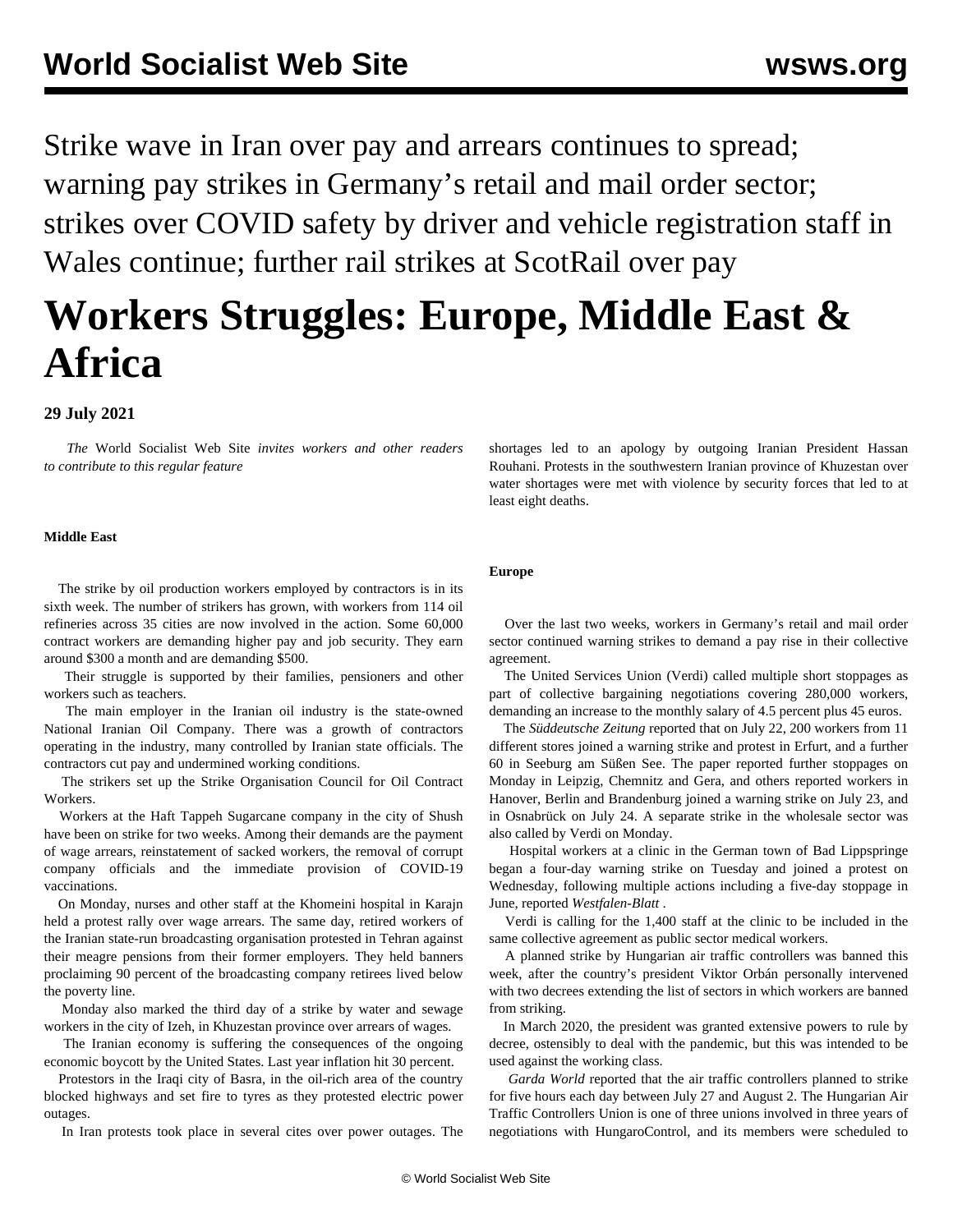strike after it did not sign the agreement reached by the other two unions.

 Workers at Infraestruturas de Portugal (IP), the company responsible for maintaining Portuguese railways, began a campaign of partial strikes on Wednesday, scheduled to last until August 8, reported *Sapo*. They began an overtime ban lasting until September.

 Since June, workers at IP and the other state-owned railway company, Comboios de Portugal held multiple strikes to demand safe staffing levels and pay increases.

 The unions at Groundforce, the main baggage handling company in Portuguese airports, called off the remaining strikes planned for July and the start of August after the company agreed to pay overdue wages.

 After a two-day strike on July 17 and 18 grounded multiple flights at Lisbon airport, the government guaranteed that the state-owned company TAP, which owns 49.9 percent of the shares in Groundforce, would pay the salaries for July.

 Logistics workers at the General Cable warehouse in Abrera, Catalonia, Spain, held a third 24-hour strike on Tuesday, following earlier strikes on July 13 and 20, according to *Crónica*.

 The strike was called by the Workers Commissions (CCOO) union after the multinational company Prysmian dismissed seven workers at the warehouse as part of a plan to shut down its operations in Catalonia, signed off by the works councils, which will lead to the dismissal and relocation of 500 workers.

 Workers responsible for waste collection in multiple towns on the Spanish island of Majorca voted to walk out over the next few weeks over poor pay and dangerous working conditions.

 *Europa Press* reported last week that workers at UTE Capdepera, the company which manages waste in the municipality of Capdepera, voted to approve an indefinite strike from August 8, after the company proposed a pay freeze for 2021.

 The agency also reported the CCOO union scheduled indefinite strikes in the municipality of Alcúdia and the county of Pla de Mallorca beginning on August 16, stating working conditions were unsafe due to the conditions of the vehicles in the subcontracted companies.

 An indefinite strike is scheduled to begin on August 4 by workers at the Herbusa and Ute Es Vedrà cleaning companies in Ibiza over collective bargaining.

 Workers at SAS Ground Handling at Denmark's Copenhagen Airport held a one-day stoppage on July 22, after the company terminated its agreement with the local unions and dictated cuts to wages and conditions, *Folktidende* reported.

The strike led to the delay of multiple flights to and from the capital.

 The United Federation of Danish Workers (3F) called on the company to negotiate with them again, telling the press they hoped "the parties can find each other and encourage our members to go back to work, as the work stoppage is contrary to the collective agreement."

 Workers at Florence and Pisa airports in Italy held a short stoppage on Monday, to protest the sale of the baggage handling section by the company Toscana Aeroporti, *ANSA* reported. Four unions called the 12-hour strike, which stopped a number of flights.

 Construction workers demonstrated in Genoa on July 21, to demand the contract for building activities in the province is renewed, and training and recruitment in the industry increased due to the lack of personnel.

 According to *ANSA*, the protest was called by all the trade unions in the construction sector, ahead of their meeting on Thursday with industry representatives. The industry body is arguing that an increase in the cost of materials made it difficult to commit to renewing the contract, despite an increase in building activity and access to European and national investment funds.

 Eight childcare workers at the Petits Chaperons Rouges crèche in Dijon, France held a one-day strike on July 22, to denounce their working conditions and demand more staff, *France Bleu* reported.

 One worker said that there are legally enough staff for the 36 children in the crèche, but that the ten staff regularly work 10-hour days, and the crèche does not employ a doctor as it should.

 Driver and Vehicle Licensing Agency (DVLA) staff in Swansea, Wales are continuing their fight to demand workplace safety. On August 2, workers in the Drivers' Medical department begin a month-long strike.

 The stoppages are part of a series over COVID-19 safety, ongoing since April. The strikes led to a huge backlog of unprocessed forms.

 Around 1,400 Public and Commercial Service union (PCS) members voted to strike by almost 72 percent on a turnout of just over 50 percent. The DVLA employs around 6,000 at its headquarters and call centres across eight buildings in the city.

 The dispute began after management insisted more than 2,000 staff keep working in offices despite lack of social distancing. A major COVID-19 outbreak hit the workplace in the second half of 2020, with more than 600 cases and one tragic death.

 The company insisted hundreds of staff cease home working and come into the office from May 17, in line with the Johnson Tory government's "road map" back to pre-COVID conditions. It was lower-paid staff who were most likely to be denied permission to work from home.

 The outbreak at the DVLA is the [highest](/en/articles/2021/01/26/dvla-j01.html) number of infections linked to a single employer or workplace in the UK. The site is run directly by the government through the Department of Transport.

 The government used private contractor APS staff to print 400,000 car tax forms.

 The PCS isolated the strike, which is the only officially sanctioned action taken against lack of COVID-19 safety provision.

 Several hundred train conductors and ticket examiners at ScotRail are continuing their Sunday stoppages begun March. The Rail, Maritime and Transport union (RMT) members are demanding equal overtime pay with train drivers.

 Train cleaners working for ScotRail began an overtime and rest day working ban on July 13 over the same issue.

 The dispute approaching its fourth month is one of the UK's longest running.

 The RMT accuses ScotRail of endangering safety by drafting in managers, who lack safety training and knowledge, to replace the strikers. The union warned the dispute could continue throughout summer and called on the Scottish government to intervene.

 A recent RMT's press release called for a negotiated settlement: "We continue to press Transport Scotland, the Government and Abellio (ScotRail's parent company) to break their silence, get out of the bunker and sit down with us to negotiate a fair and just settlement."

 An RMT press release of July 28 announced another section of ScotRail workers were to take industrial action over pay rates for rest day working. Gateline staff are to begin industrial action, employed on station platforms to assist passengers.

 Their stoppage beginning on August 11, consists of an overtime ban, refusal to act up or work rest days. They will only work Sundays that have already been booked.

 The RMT press release noted, "With yet another grade taking industrial action at ScotRail over the same issue, we call again on Transport Scotland, the Government and Abellio to face the fact that there is a real problem that needs urgently resolving and sit down with us to negotiate a fair and just settlement for all grades."

 Rail staff at Hull Trains will hold 24-hour strikes each Sunday in August, beginning August 8. The RMT members oppose proposed attacks on their pension rights. The action follows previous strikes over the same issue, suspended for talks mediated by Acas which subsequently broke down.

 Rail station and accommodation cleaners working for contractor Mitie, on behalf of Merseyrail held a one-day strike July 23. The RMT members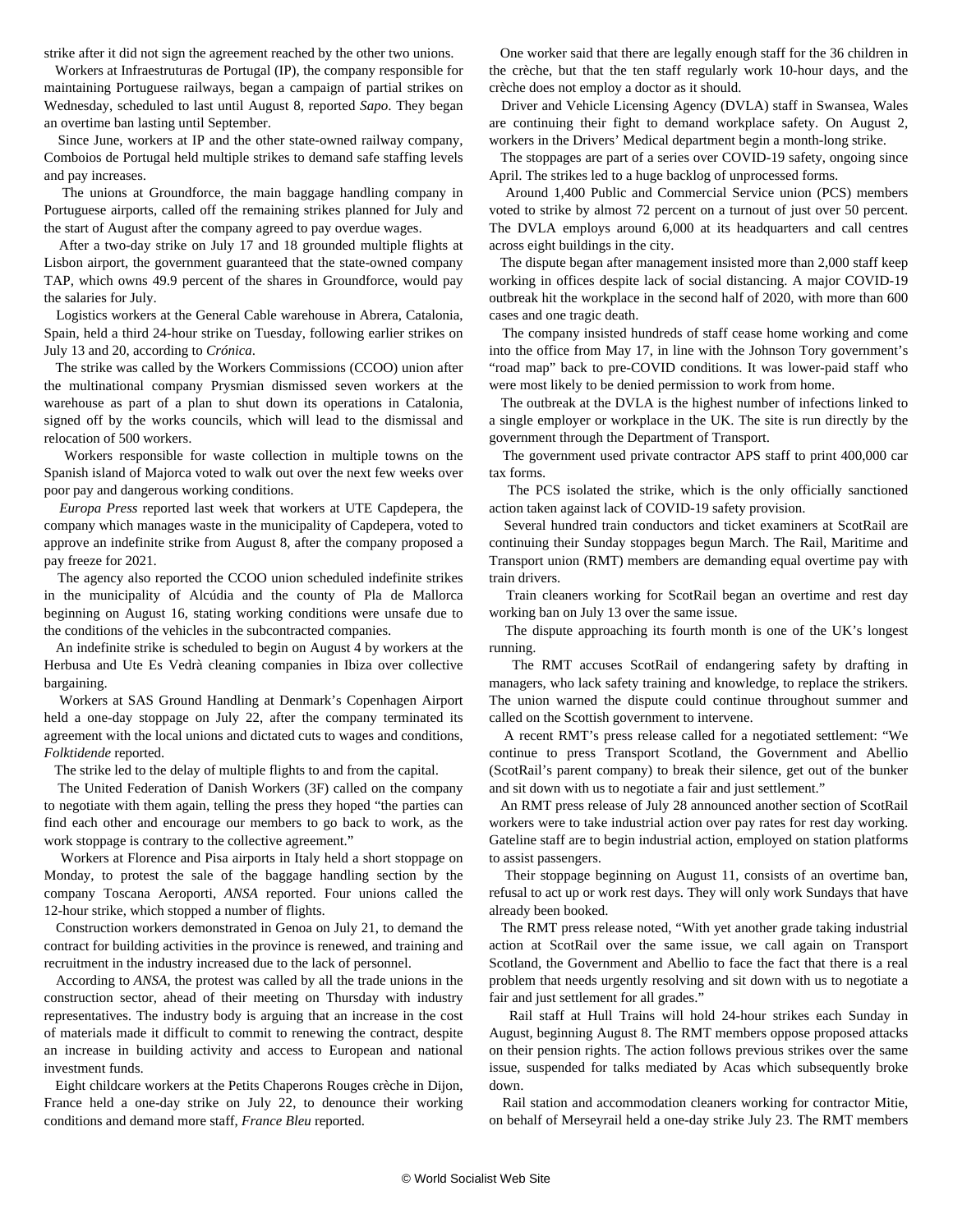oppose a pay offer leaving them below the Real Living Wage figure of £9.50 an hour.

 Workers protested outside Rail House in Liverpool where Mitie has offices. The chief executive of Mitie recently pocketed a £5 million bonus.

 The latest round of strikes over pay by 140 refuse workers in the London Borough of Bexley, which ended on Sunday, was followed immediately on Monday by another round, due to finish August 1. The Unite union announced a two-week strike to begin August 9.

 The workers employed by outsourcing company Serco provide refuse collection for Bexley council.

 Strikers hold daily pickets outside the depot on Thames Road. Unite accuses the police of using heavy-handed tactics against lawful pickets.

 The workers oppose a 1.5 percent pay offer, the removal of industrial sickness benefit and Serco's refusal to implement a pay progression scale over the last five years. This led to a backlog of pay for about 50 workers, owed thousands of pounds. Refuse workers in Bexley are on a minimum of £10.25 an hour, which is below the London Living Wage. Refuse workers in neighbouring Greenwich are on £13 an hour.

 The contract for refuse collection for Bexley currently held by Serco expires in October, when it will be taken over by Countrystyle Recycling. The council told workers they will then be paid the London living wage of minimum £10.85.

 Workers at BCM Fareva's plant in Nottingham, England held a 24-hour strike on July 22. A ballot of the 300 Union of Shop, Distributive and Allied Workers (USDAW) members returned a 90 percent majority in favour of walking out against a "fire and rehire" ultimatum resulting in inferior terms and conditions.

 The French-owned company produces pharmaceutical and beauty products for the Boots pharmacy chain.

 In a press release USDAW expressed its willingness to help the company impose the changes if it lifted the fire and rehire threat. USDAW national officer Daniel Adams explained, "USDAW has consistently reiterated its willingness to talk should the threat of dismissal be removed, including under the auspices of ACAS if necessary. Sadly, this has been consistently rejected by the company. However, the offer remains, and the company could still prevent industrial action if they withdraw their 'fire and rehire' threat."

USDAW are yet to announce further strike dates.

 Cleaners working for Just Ask Estates Limited in the UK capital were to hold a one-day strike Friday. The outsource company provides toilet cleaning services to the London Royal Parks.

 A rally in support of the strikers was due the same day at 9.30am outside the Royal Parks HQ. The 32 PCS and United Voices of the World union members voted 100 percent on an 81 percent turnout to strike.

 They demand pay and conditions, including pensions, be brought in line with employees directly employed by the Royal Parks. They are demanding the reinstatement of a colleague, sacked after returning late from leave, despite having informed management the delay was due to COVID-19 restrictions.

 A PCS press release of July 26 said the strike was going ahead, although progress was made on three out of the six demands. The outstanding issues were proposed job cuts, forced mobility and the gap between the pay and conditions of the Just Ask Estates Ltd staff and those directly employed by the Royal Parks.

 Deliveroo food delivery workers in Liverpool, England held a one-hour strike Monday from 5 p.m., when they refused to accept orders. They gathered on Bold Street in the city centre. The delivery riders are in dispute with the company over the level of delivery fees.

 An organiser of the strike told the *Liverpool Echo* newspaper, "The strikes will go on each evening for an extra hour until Deliveroo acts."

 Around 40 staff at Aberdeen City housing services, Scotland began a four-day strike Tuesday, over workload. The Unite union members

walked out over the same issues earlier in the year.

 They are protesting staff cuts resulting from a reorganisation of the department, merging the roles of housing officers and support officers. They are also protesting increased workloads as a result of mounting housing arrears and the numbers of people registering as homeless. They have mounted pickets outside Marischal College (Aberdeen Council headquarters) each day.

 Workers employed by shoe manufacturer Clarks at their base in Street in England demonstrated against the threat of fire and rehire on Monday. According to the news website burnham-on-sea.com*,* residents from Burnham on Sea, a town about 20 miles away, travelled to support the protest.

 Clarks has its headquarters and a warehouse in Street. The Unite union has around 200 members in the headquarters and a few members in the warehouse. The Community union has 100 members in the warehouse. According to a Unite press release, both unions are "considering strike action."

 The protest was addressed by Labour MP Barry Gardiner who is piloting an as yet unwritten and ineffectual bill to outlaw fire and rehire in parliament. The unions are campaigning for MPs to pass the bill and are opposed to a struggle to oppose the attacks through a mass mobilisation of the members in united offensive.

 Community assistant general secretary John McHugh was quoted in a *Daily Mirror* article July 2, saying, "We strongly urge [Clarks] to come back around the table and reach a solution… we are ready and waiting for productive discussions on how we can succeed together going forward when they are."

 Clarks was taken over by equity firm LionRock Capital in February, which invested £100m to acquire a majority stake. It appointed a new executive chairman and chief executive. LionRock Capital is seeking to impose a new contract. The contract would cut pay by 15 percent, cut holiday leave provision, impose inferior sickness terms and eliminate work breaks. The company began a 45-day consultation prior to imposing the fire and rehire conditions.

 On Tuesday, doctors held a protest outside the Department of Health in the UK capital. The Unite union members were protesting the lack of enhanced personal protective equipment for medical and care staff.

 Academics at Liverpool university in England are to walk out on August 4 until August 14. This is the latest round of action over job cuts.

 It follows an international boycott announced on July 10, by the University and College Union (UCU). The UCU is asking academics not to apply for jobs advertised at the university, accept invitations to lecture or organise conferences there.

 UCU members voted by an 84 percent majority to protest proposed redundancies in the Health and Life Sciences Faculty. The university initially proposed to axe 47 jobs, subsequently reduced to 24. The university devised so-called "rank and yank" criteria to select academics deemed to be the worst performing. UCU members condemned the criteria as "statistically innumerate."

 A marking and assessment boycott by around 1,300 Liverpool University academics began on June 18. The university management announced it would withhold 100 percent of the wages of those taking part. The staff are performing all other duties. A June 18 UCU press release explained, "it [the University] considers all other work staff carry out to be voluntary and not worthy of payment."

 Last Saturday, staff and students joined a march of around 300 people in the city against the job cuts. Academics held a three-week strike beginning May 10, which followed a programme of working contracted hours and boycotting voluntary activities.

 Louise Kenny, executive pro vice-chancellor at Liverpool, is cutting jobs while selling her luxury property in Ireland for 3.5 million euros. The university vice chancellor Janet Beer is paid an annual salary of £410,000,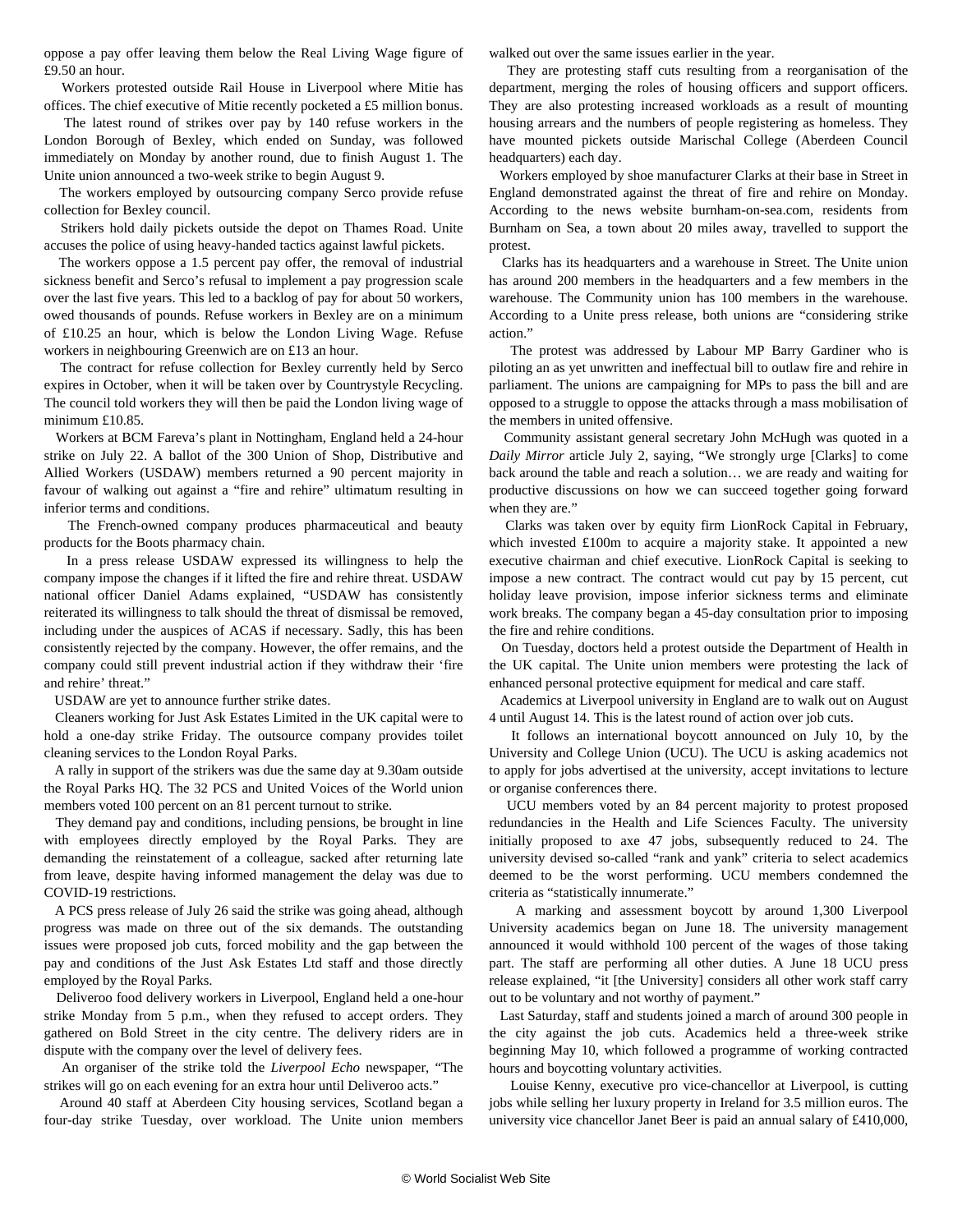#### according to the *Liverpool Echo*.

 The UCU sold out national strikes in 2018 and 2020 over pay and pensions and refuse to oppose marketisation and redundancies in a joint struggle across the education sector.

 Train managers at the UK's East Midlands Railways company are to hold 24-hour strikes every Sunday beginning August 8 until September 26.

 The RMT members are protesting the new working arrangements imposed on them for operating Class 360 trains. They argue that having just one train manager on the 12-carriage trains represents a safety threat.

 UK workers employed by outsourcing company Serco providing refuse collection services in Sandwell voted by a 95 percent majority to take industrial action short of a strike and by 87 percent to walk out.

 The GMB union members accuse management of bullying and victimisation of those raising safety concerns. The strike to be announced could take place within the next two weeks.

 Around 1,000 UK drivers working for XPO Logistics Drinks Ltd balloted from Wednesday for a possible stoppage. The ballot closes August 9. The Unite union members are protesting a below-inflation pay offer of 1.4 percent by the company for 2021.

 The drivers, based at 26 depots across the UK, are responsible for about 40 percent of total UK beer deliveries. They estimate they lost around £9,000 over the last year due to being furloughed and loss of overtime opportunities.

 Around 2,750 catering workers employed by seven offshore catering companies, operating on offshore oil and gas rigs, are balloting for strike action over a pay offer. The ballot closes August 2, with the result announced August 3.

 They were offered one percent by the Catering Offshore Trade Association, the body representing the catering firms. A further one percent is on offer provided they accept a lower redundancy package.

 Staff at the Greater Manchester Metrolink tram service voted in a consultative ballot by a 90 percent majority to ballot for industrial action. The Unite union members voted to reject a miserly pay offer by Keolis Amey Metrolink Limited, the company running the tram system serving Greater Manchester.

 Regional Unite union official Dave Roberts described the company's offer as "frankly pitiful," adding, "'Workers were due to receive a pay rise in January and it is nearly August.' He declared that "Unite is now actively preparing for a full industrial action," which could " impact the service," before adding "if members vote yes [in another ballot] then strikes could occur later this year.'

 Unite has not revealed details of the company's pay offer or what they would recommend the workers accept.

 UK HGV drivers are threatening to walk out on August 23 in a "stay at home" day. The drivers are protesting low pay and deteriorating working conditions—exacerbated by the shortage of drivers, a by-product of the pandemic and Brexit.

 The proposed strike was organised through a Facebook group page, HGV drivers on STRIKE United Kingdom. The Facebook page has over 3,000 members.

 Mark Schubert, a lorry driver of 40 years, told the *Guardian*, "For far too many years we have been ignored, exploited and taken for granted. Now our time has come, now we have a window of opportunity to be listened to."

 Following its suspension of the 72-hour strike by around 150 UK catering workers, cleaners and porters at Airedale General Hospital, Keighley, the GMB union declared the dispute officially over. This follows the result of a ballot of the union members on an offer from the health trust.

 The GMB members were opposed to inequalities in pay for the same work. They are employed by Airedale General Hospital Solutions

(AGHS), wholly owned by Airedale NHS Foundation Trust. AGHS was set up in 2018, and while staff transferred from the NHS continued to be paid at NHS staff rates, many of those joining after AGHS was established were paid at lower rates.

 The trust agreed to fund the difference in pay to erode the differentials. A GMB press release of July 23 stated, "The GMB victory means the workers will see their pay significantly increase from the date of the agreement—with the hourly pay for the majority of workers will going up from £9.00 per hour to £9.77 per hour this year, aligning fully with the NHS Band 2 hourly rates of pay by next year."

 A proposed strike by UPS parcel delivery drivers working at the company's depot in Gloucester, England was suspended by Unite. The drivers were to strike Friday, and August 2 and 3. The drivers voted to walk out over allegations of bullying and safety concerns.

 Unite stated talks with UPS were making progress. If the talks fail to reach resolution, strikes could recommence August 4, and further scheduled strikes due in August and September go ahead.

### **Africa**

 A two-month strike by workers at the Nestlé factory in East London, South Africa ended with the union negotiating a four percent wage increase and a one-off R3,000 payment despite initially demanding a 7.5 percent rise.

 The National Union of Food, Beverages, Wine, Spirits and Allied Workers members want wages aligned with other Nestlé factories in the country. This will be negotiated nationally and include the Food and Allied Workers Union, which did not bring their East London Nestlé factory members out on strike.

Nestlé's global profit after tax in 2020 was USD13.5 billion.

 Student nurses in North West province, South Africa rejected a directive forcing them to administer COVID-19 vaccines as they do not have personal protective equipment, training or medical cover.

 Many Democratic Nursing Organisation of South Africa student members have not been vaccinated and are not eligible for compensation if they contract the virus.

 They are already behind with their studies because of the pandemic, and being forced to work in the vaccination programme will cause further delays in their education, risking their registration with the South African Nursing Council regulatory body.

 A majority of the unions representing public sector workers in South Africa reached an agreement with the government over pay. The Public Servants Association union agreed Monday to sign up to the pay deal for 2021/22, despite its members previously voting for a strike to put pressure on the employer.

 The decision to sign, joining other unions such as the South African Democratic Teachers Union, the Health and Other Services Personnel Trade Union of South Africa (Hospersa), the National Professional Teachers Organisation of South Africa and the National Teachers Union, meant that the required threshold of 50 percent was reached.

 South Africa's largest public sector union, the National Education, Health and Allied Workers Union refused to sign, and hope to overturn the offer of a 1.5 percent salary increase, a one-off payment of R5,000 (of which R4,000 is back pay) and a monthly cash allowance of between R1,220 and R1,695. Annual inflation in South Africa was 5.2 percent in May.

 The Hospersa union stated, "The offer is below what its members would ordinarily accept but weighed it against the country's current economic climate."